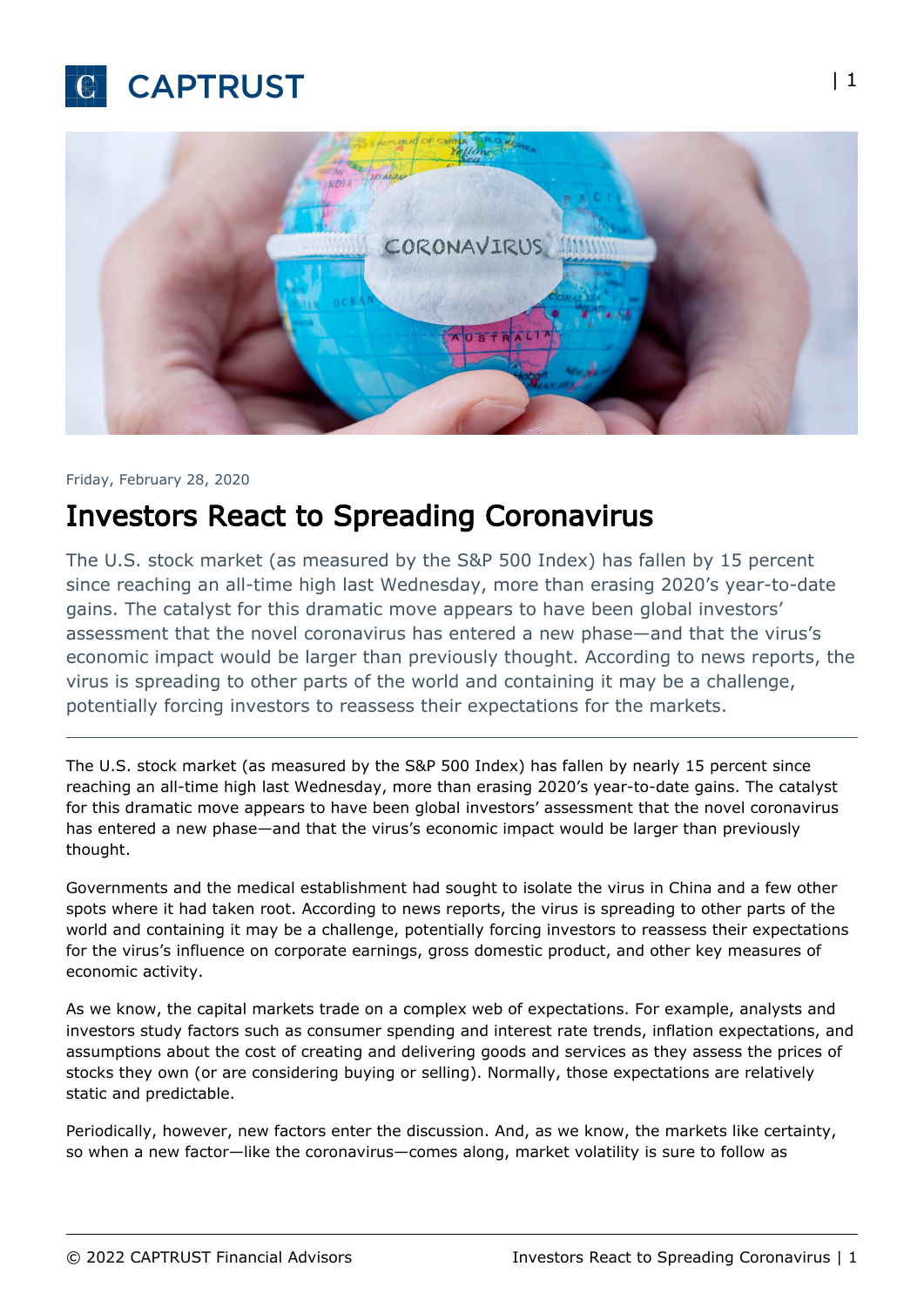

investors recalibrate their expectations. This recalibration can take time as new information and a better understanding of the risks and impacts emerge.

As we consider the coronavirus's potential disruption and economic and market impacts, we need to establish a framework for evaluating the risks. We are focused on categorizing risks between shortand long-term risks. In our judgement, the great majority of the economic and market risks stemming from the coronavirus are short term in nature. For example, while many Chinese factories may be closed for the next month, the factories are still in place; They were not destroyed as if by war or natural disaster.

Barring a cataclysmic increase in mortality, the affected workers will be able to return to their jobs as this virus declines. Of course, not all businesses will have the financial reserves to weather the storm and reopen, so the initial recovery period could be uneven. However, once this virus wanes, we expect the economy to get back on track.

Meanwhile, policy makers around the world are stimulating—and will continue to stimulate— their economies. Weakening economic growth in the U.S., Europe, and China before the virus outbreak had already prompted central banks to stimulate their economies. No doubt, they will add further stimulus to reengage global growth in light of the virus's impact. China has already taken action: Chinese regulators have carried out 23 easing measures to battle the virus's fallout, including cutting rates and injecting funds into the Chinese banking system.

With nearly 1 in 10 people in the world staying home from work, global growth in the first quarter of 2020 is likely to be poor, so investors should brace themselves for some ugly economic data. Corporate earnings should suffer as well. However, If the virus is on the wane by the end of March, it is likely that investors will ignore Q1 earnings and decide to look forward.

While the loss of life and the virus's human impacts are very concerning, as an investor, it is important to separate fact from news-driven hyperbole about the financial markets. And that will take some time.

During this period of recalibration, you should expect continued market volatility. Market drops, like the one we have experienced, can be disconcerting. But, as we often point out, a market pullback of 10 to 15 percent during a calendar year is normal—and we have not seen volatility like this since the financial crisis.

As always, a well-diversified portfolio tailored to your appetite for risk and personal financial goals and objectives is the best long-term strategy and can help provide the peace of mind necessary to stay the course through volatile markets. We will be tracking the virus's spread—and resulting economic impacts—actively and will keep you apprised of what we learn. In the meantime, please reach out to your CAPTRUST financial advisor if you have questions or concerns.

## Author(s)